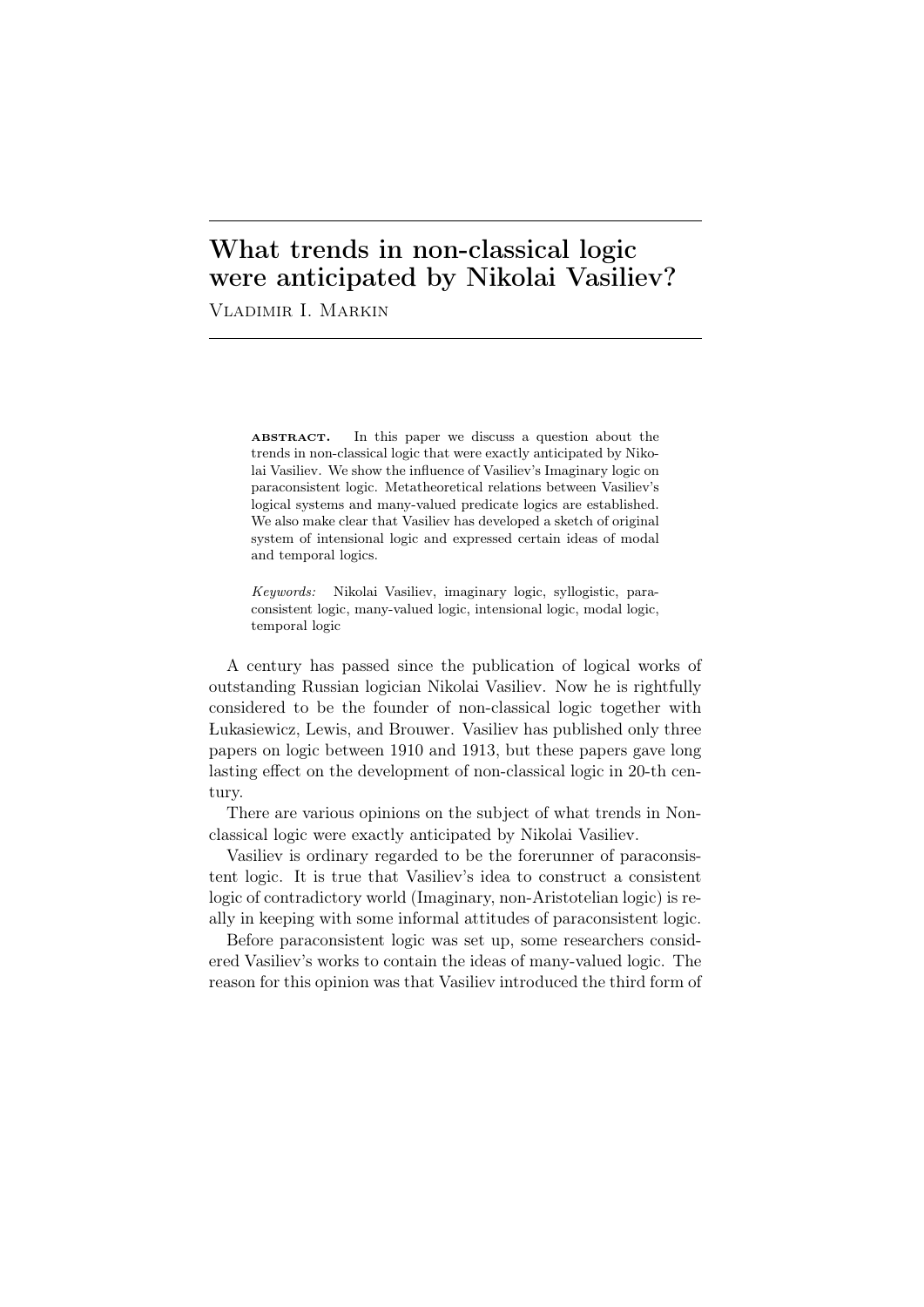propositions ('indifferent', or contradictory statements) along with affirmative and negative statements. Besides, Vasiliev put forward an idea of logic of *n* dimensions which has *n* initial qualities of propositions.

We'll also make clear that Vasiliev has developed a sketch of original system of intensional logic and expressed certain ideas of modal and temporal logics.

## 1 Imaginary logic: consistent logic of contradictory world

The best known Vasiliev's logical system is his Imaginary non-Aristotelian logic — one of the first ever non-classical logical theories.

Inspired by the ideas of non-Euclidean geometry contributed by his colleague from Kazan University Nilolai Lobachevski, Vasiliev in his paper 'Imaginary (non-Aristotelian) logic' [1, pp. 53–93] constructed a deductive theory of syllogistic kind. The language of this theory contains besides affirmative and negative propositions contradictory (so called indifferent) ones with syllogistic copula 'is and is not simultaneously'. According to Vasiliev, such propositions are false in our terrestrial world but can turn to be true in a certain imaginary world.

A. Arruda was the first who appreciated Vasiliev as a forerunner of paraconsistent logic. On the basis of Vasiliev's ideas she formulated three propositional calculi V1–V3 useful as a logical part of non-trivial inconsistent theories [7].

V3 calculus is the most close to Vasiliev's Imaginary logic. It includes standard negation  $(\neg)$  and conjunction  $(k)$  together with their non-classical analogs *<sup>−</sup>* and *·*. In contrast to classical connectives, non-classical negation (*−*) can be applied only to propositional variables, and non-classical conjunction (*·*) concatenates a variable and its negation:  $\bar{\gamma}$  and  $\gamma \cdot \bar{\gamma}$  are the formulas if  $\gamma$  is a propositional variable. In the system **V3** formulas  $\gamma$ ,  $\bar{\gamma}$ ,  $\gamma$  ·  $\bar{\gamma}$  are pairwise incompatible, and the law of excluded forth  $\gamma \vee \gamma \vee \gamma \cdot \gamma$  is valid.

However, V3 can not be regarded as an adequate formalization of Vasiliev's Imaginary logic. The language of propositional logic is too poor to solve this problem. Imaginary logic was formulated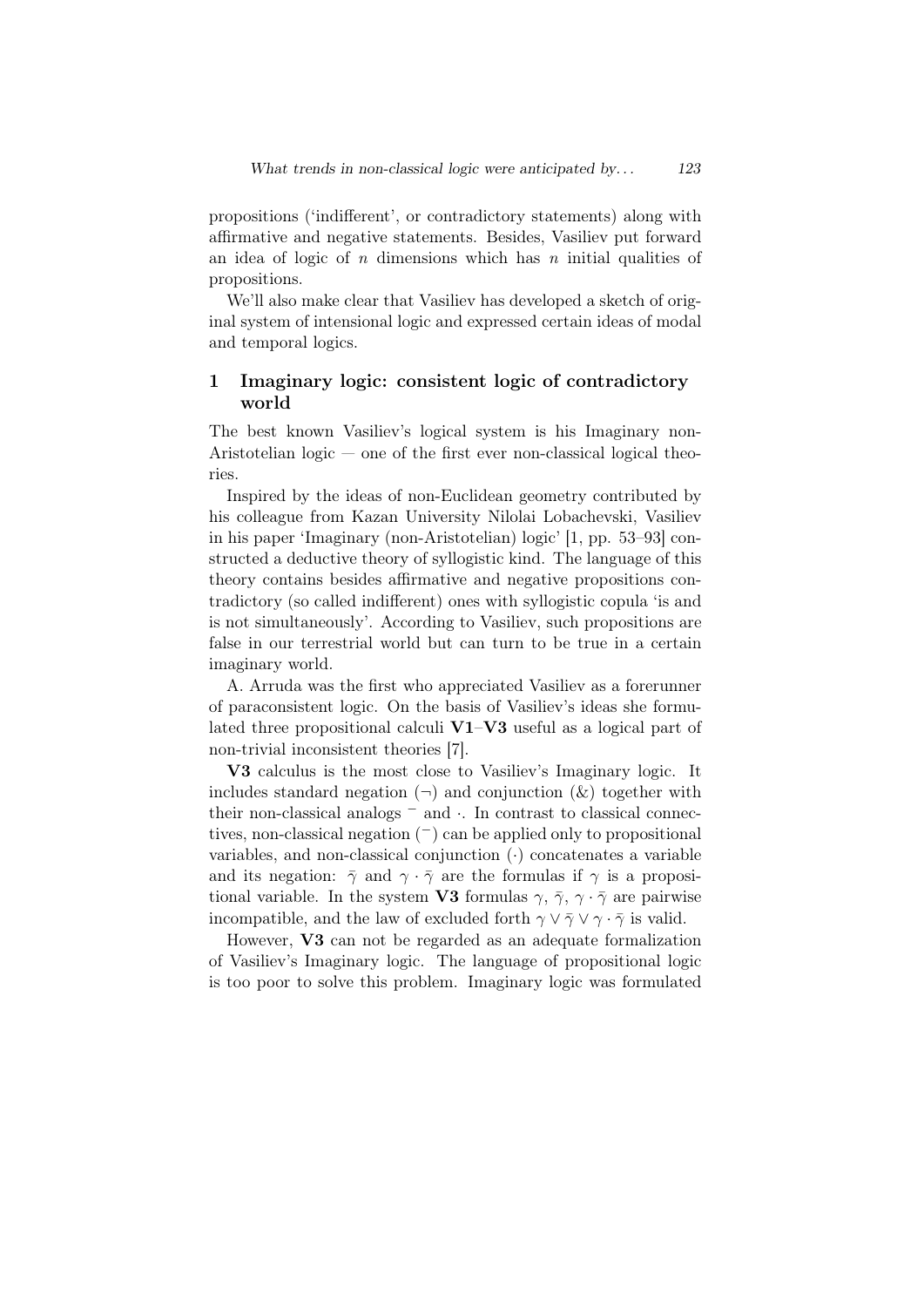by Vasiliev as a syllogistic of special kind, and the law of excluded forth is valid here only for singular propositions.

Vasiliev himself singled out the following types of basic propositions in Imaginary logic (*v* is an arbitrary singular term, *S* and *P* are any universal terms):

(1) *singular* : '*v* is *P*' (we'll use for them symbolic notation  $\mathbf{J}_1 vP$ ),  $'v$  is not  $P' - \mathbf{J_2}vP$ ,  $'v$  is and is not  $P' - \mathbf{J_3}vP$ ; (2) *universal*:

'Every *S* is  $P' - A_1 SP$ ,

'Every *S* is not  $P' - \mathbf{A_2}SP$ ,

'Every *S* is and is not  $P' - \mathbf{A_3}SP$ ;

(3) *definite particular* :

'Some *S* are *P*, and all the rest of *S* are not  $P' - T_1SP$ ,

'Some *S* are *P*, and all the rest of *S* are and are not  $P' - T_2SP$ , 'Some *S* are not *P*, and all the rest of *S* are and are not  $P' - T_3SP$ , 'Some *S* are *P*, some *S* are not *P*, and all the rest of *S* are and are not  $P' - T_4 SP$ .

In addition Vasiliev used *indefinite particular* propositions:

'Some *S* are  $P' - I_1 SP$ ,

'Some *S* are not  $P' - I_2SP$ ,

'Some *S* are and are not  $P' - I_3SP$ .

T. Kostyuk and V. Markin [3] constructed the calculus IL with initial constants  $J_1$ ,  $J_2$ ,  $J_3$ ,  $I_1$ ,  $I_2$ ,  $I_3$  that is an adequate formalization of Vasiliev's Imaginary logic. IL contains the following deductive postulates.

*Axiom schemes:*

A0. Propositional tautologies,

| A1. $\neg(\mathbf{J}_1 v P \& \mathbf{J}_2 v P),$                    | A5. $(\mathbf{J}_1 v P \& \mathbf{J}_1 v S) \supset \mathbf{I}_1 S P$ , |
|----------------------------------------------------------------------|-------------------------------------------------------------------------|
| $\mathbf{A2.} \neg (\mathbf{J_1} v P \& \mathbf{J_3} v P),$          | A6. $(\mathbf{J}_2 v P \& \mathbf{J}_1 v S) \supset \mathbf{I}_2 S P$ , |
| A3. $\neg(\mathbf{J_2}vP \& \mathbf{J_3}vP),$                        | A7. $(\mathbf{J}_3 v P \& \mathbf{J}_1 v S) \supset \mathbf{I}_3 S P$ , |
| A4. $\mathbf{J}_1 v P \vee \mathbf{J}_2 v P \vee \mathbf{J}_3 v P$ , | A8. $I_1SS$ .                                                           |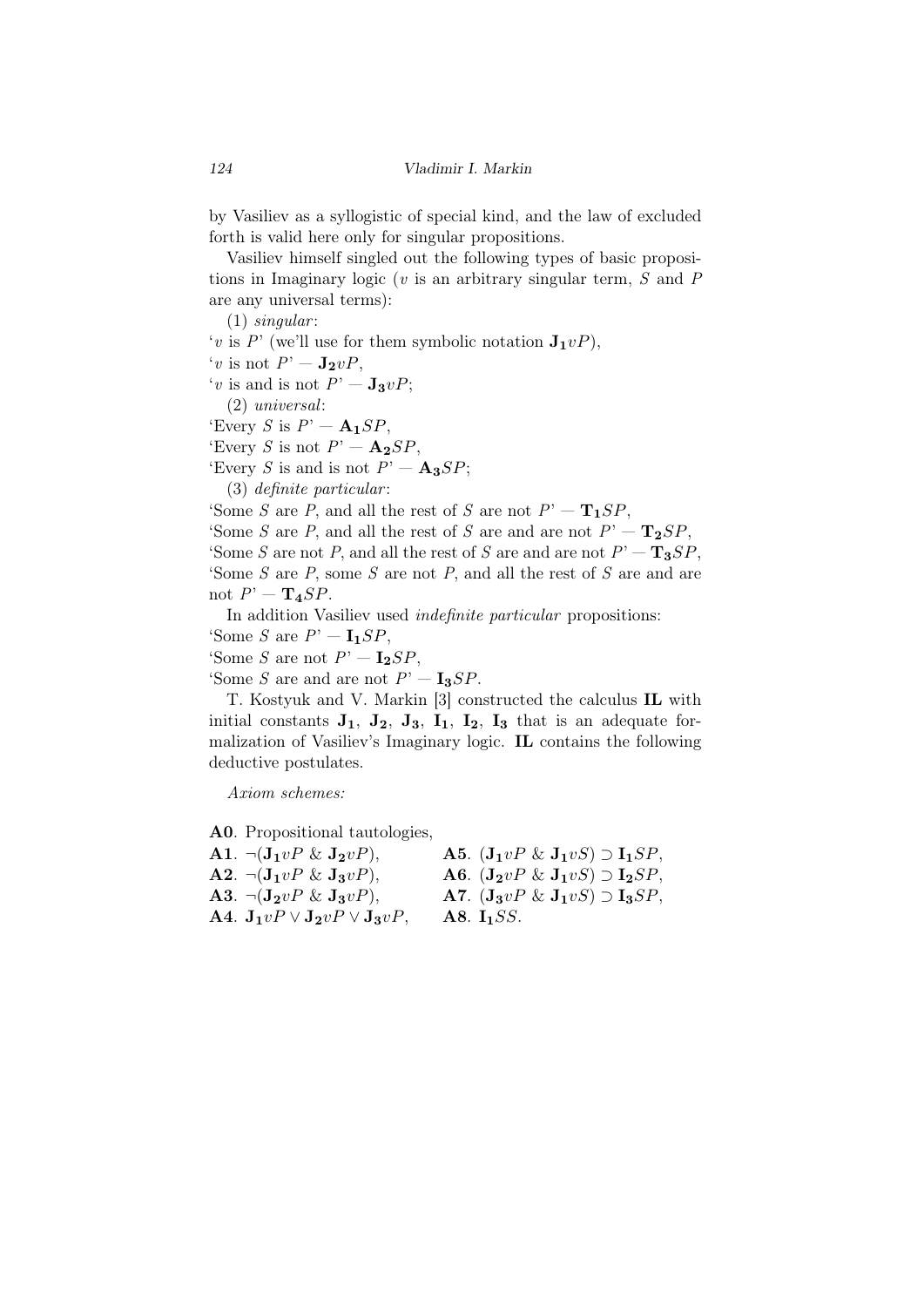*Rules:*

**R1.** 
$$
\frac{A \supset B, A}{B}
$$
,  
\n**R2.**  $\frac{(\mathbf{J}_1 vS \& \mathbf{J}_2 vP) \supset A}{\mathbf{I}_1 SP \supset A}$ ,  
\n**R3.**  $\frac{(\mathbf{J}_1 vS \& \mathbf{J}_2 vP) \supset A}{\mathbf{I}_2 SP \supset A}$ ,  
\n**R4.**  $\frac{(\mathbf{J}_1 vS \& \mathbf{J}_3 vP) \supset A}{\mathbf{I}_3 SP \supset A}$ 

(in R2–R4 the term *v* does not occur in *А*).

*Definitions of universal and definite particular propositions:*  $\mathbf{A}_1 SP \rightleftharpoons \neg \mathbf{I}_2 SP \& \neg \mathbf{I}_3 SP,$  $\mathbf{A_2}SP \rightleftharpoons \neg \mathbf{I_1}SP \& \neg \mathbf{I_3}SP,$  $\mathbf{A}_3 SP \rightleftharpoons \neg \mathbf{I}_1 SP \& \neg \mathbf{I}_2 SP$  $\mathbf{T_1}SP \rightleftharpoons \mathbf{I_1}SP \& \mathbf{I_2}SP \& \neg \mathbf{I_3}SP,$  $\mathbf{T_2}SP \rightleftharpoons \mathbf{I_1}SP \& \neg \mathbf{I_2}SP \& \mathbf{I_3}SP,$  $\mathbf{T_3}SP \rightleftharpoons \neg \mathbf{I_1}SP \& \mathbf{I_2}SP \& \mathbf{I_3}SP,$  $\mathbf{T_4}SP \rightleftharpoons \mathbf{I_1}SP \& \mathbf{I_2}SP \& \mathbf{I_3}SP.$ 

Formal counterparts of all the laws of Imaginary logic which Vasiliev marked out are provable in IL.

The semantics of IL proposed by T. Kostyuk and V. Markin [3] is based on assignment several extensional characteristics to each universal term  $-$  its extension, anti-extension and contradictory domain. Such an idea was implicitly presented in Vasiliev's text.

Define IL-model as follows:  $\langle \mathbf{D}, \varphi, \psi_1, \psi_2, \psi_3 \rangle$ , where  $\mathbf{D} \neq \emptyset$ ,  $\varphi(v) \in \mathbf{D}, \psi_1, \psi_2, \psi_3$  are functions which put in correspondence every universal term *P* with a subset of D and satisfy the following conditions:  $\psi_1(P) \neq \emptyset, \psi_1(P) \cap \psi_2(P) = \emptyset, \psi_1(P) \cap \psi_3(P) =$  $\emptyset, \psi_2(P) \cap \psi_3(P) = \emptyset, \psi_1(P) \cup \psi_2(P) \cup \psi_3(P) = \mathbf{D}.$ 

Informally,  $\psi_1(P)$  is an extension of *P*,  $\psi_2(P)$  is an anti-extension of *P*, and  $\psi_3(P)$  is a contradictory domain with respect to *P*.

*Truth definitions for atomic formulas* in a model  $\langle \mathbf{D}, \varphi, \psi_1, \psi_2, \psi_3 \rangle$ :

 $|\mathbf{J}_1 v P| = \mathbf{1}$  *iff*  $\varphi(v) \in \psi_1(P)$ ,  $J_2vP \mid = 1$  *iff*  $\varphi(v) \in \psi_2(P)$ ,  $\mathbf{J_3} v P$  |= 1 *iff*  $\varphi(v) \in \psi_3(P)$ ,  $\mathbf{I}_1$ *SP*  $|= \mathbf{1}$  *iff*  $\psi_1(S) \cap \psi_1(P) \neq \emptyset$ ,  $|\mathbf{I}_2SP| = \mathbf{1}$  *iff*  $\psi_1(S) \cap \psi_2(P) \neq \emptyset$ ,  $| \mathbf{I}_3SP | = \mathbf{1} \text{ iff } \psi_1(S) \cap \psi_3(P) \neq \emptyset.$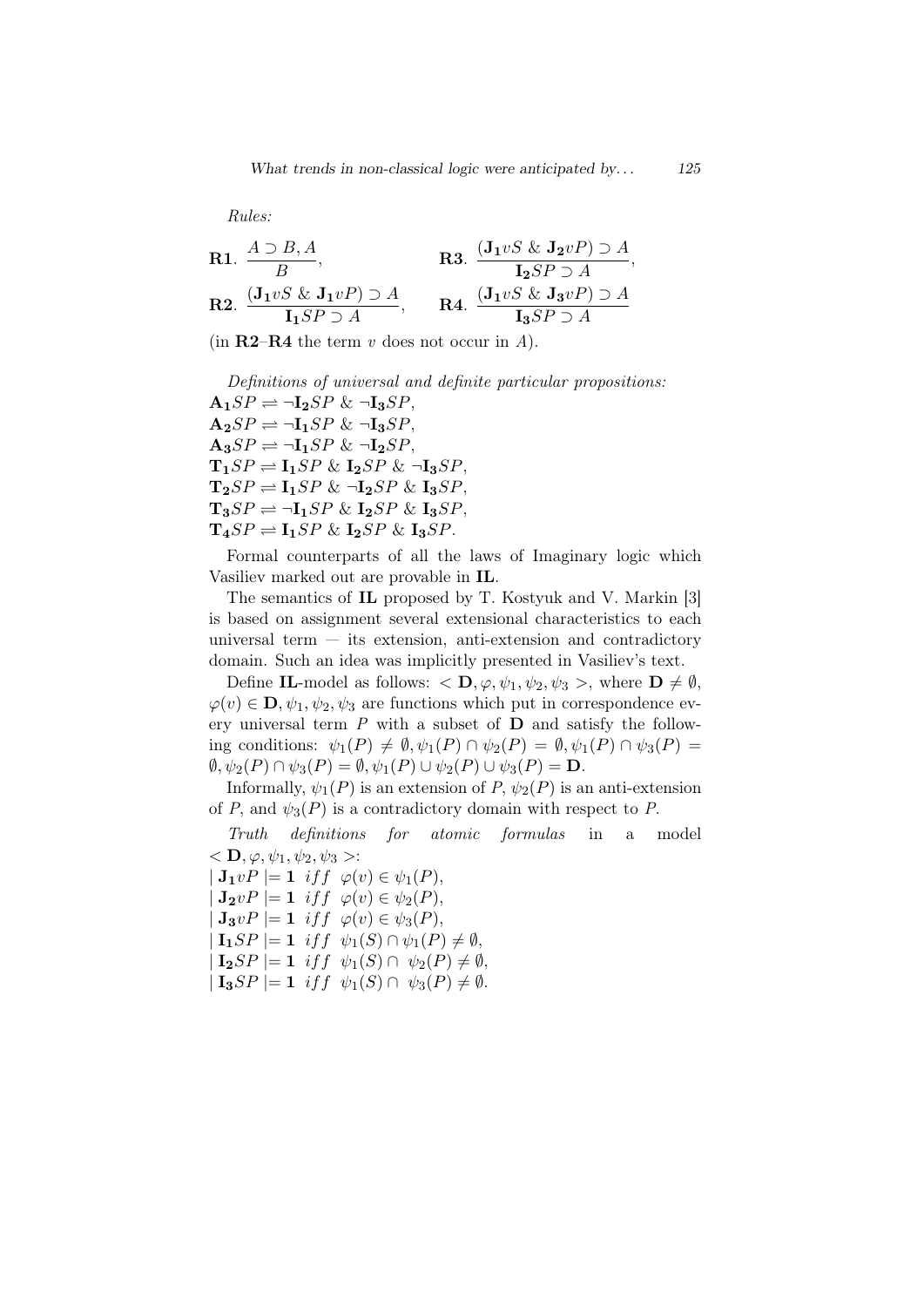Truth definitions for complex formulas are usual.

It can easily be shown that the truth conditions for the forms of universal propositions are the following:

 $\mathbf{A}_1 SP \models 1$  *iff*  $\psi_1(S) \subseteq \psi_1(P)$ ,  $\mathbf{A_2}SP$   $|= \mathbf{1}$  *iff*  $\psi_1(S) \subseteq \psi_2(P),$  $|$  **A**<sub>3</sub>*SP*  $|=$  **1** *iff*  $\psi_1(S) \subseteq \psi_3(P)$ .

A formula *A* is *true in a model*  $\langle \mathbf{D}, \varphi, \psi_1, \psi_2, \psi_3 \rangle$  *iff*  $|A| = 1$ in this model. A formula *A* is *valid iff* it is true in every model.

The adequacy of the semantics for IL was proved by T. Kostyuk in her Ph.D. thesis 'Reconstruction of N.A. Vasiliev's logical systems by means of modern logic' defended in Lomonosov Moscow State University in 1999.

#### 2 Logic of *n* dimensions and *n*-valued logic

Some researchers (L. Chwistek, A.N. Maltsev, G.N. Kline, N. Rescher, M. Jammer, V.V. Anosova) considered Vasiliev to be a predecessor of many-valued logic. It appears that such an opinion is grounded on the three types of propositions' quality in his Imaginary logic. Moreover, in the paper 'Imaginary (non-Aristotelian) logic' Vasiliev advanced an idea of possible development of the logic of *n* dimensions [1, pp. 76–77]. For him, such systems differ in a number of types of propositions varying in quality. Aristotelian syllogistic is bidimensional, imaginary logic has three dimensions. In general, a logic of *n* dimensions must contain *n* types of propositions with different qualities. Vasiliev himself did not develop these idea into a logical theory.

The reconstruction of the logic on *n* dimensions was realized by T. Kostyuk [2]. She formulated an exact and intuitively transparent semantics for syllogistic language with *n* types of propositions varying in quality along with the adequate axiomatization.

The system IL can be in a natural way extended to syllogistics **IL<sup>n</sup>** with arbitrary number of propositions with different qualities.

There are *n* syllogistic constants for singular  $(\mathbf{J}_1, \mathbf{J}_2, \ldots, \mathbf{J}_n)$ , universal  $(A_1, A_2, \ldots, A_n)$  and indefinite particular  $(I_1, I_2, \ldots, I_n)$ propositions of different quality. Let  $\mathbf{J}_i vP$  means that an individual *v* stands in *i*-th qualitative relation to *P*,  $\mathbf{A}_1 SP$  — every object from *S* stands in *i*-th qualitative relation to  $P$ ,  $\mathbf{I_1}SP$  — some object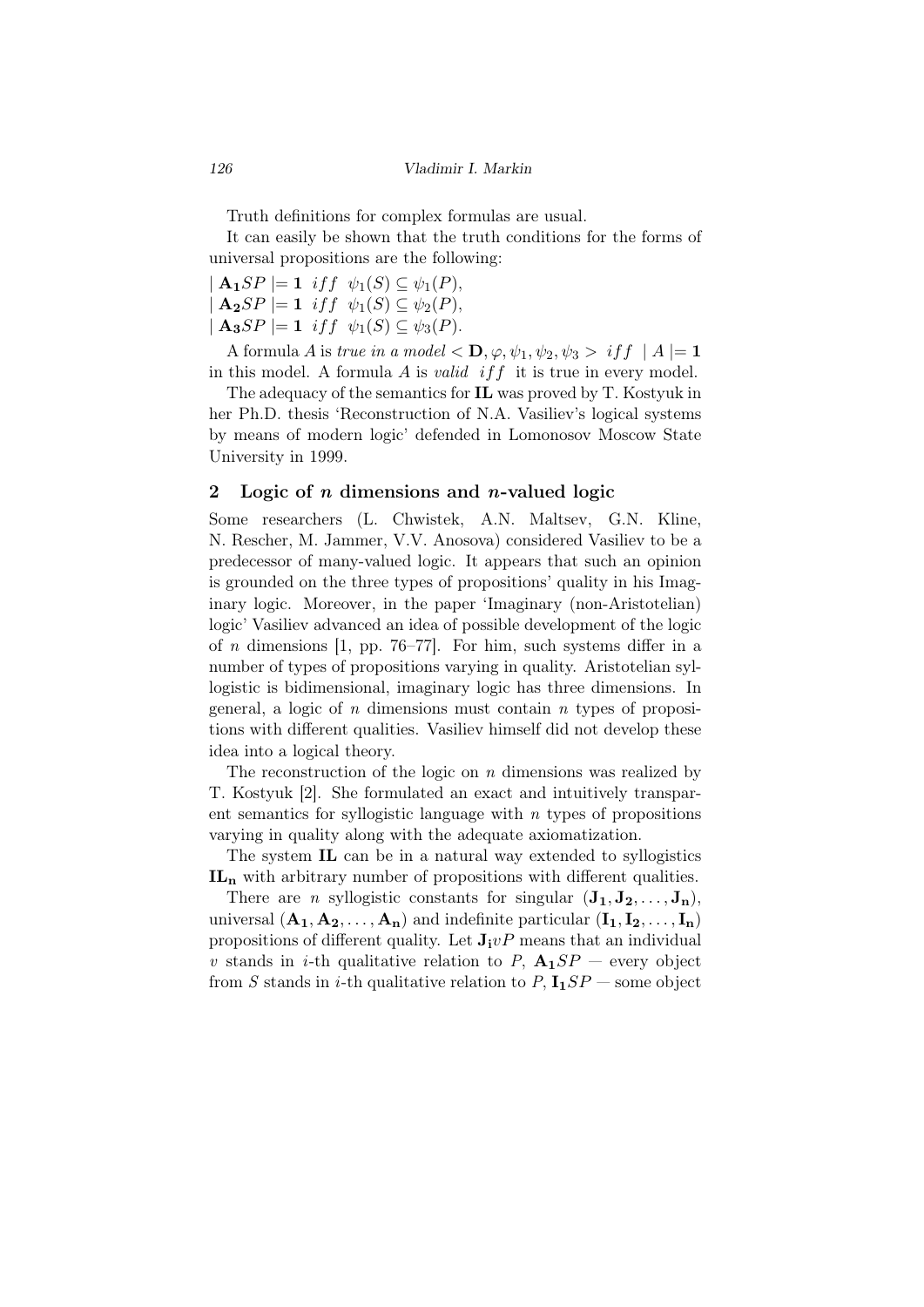from *S* stands in *i*-th qualitative relation to *P*. When  $i = 1$  we have a form of affirmative proposition with corresponding quantity. It is convenient to suppose the formulas with  $i = n$  to be the forms of negative propositions.

**IL**<sub>n</sub>-*model* is a structure  $\langle \mathbf{D}, \varphi, \psi_1, \psi_2, \dots, \psi_n \rangle$ , where  $\mathbf{D} \neq \emptyset$ ,  $\varphi(v) \in \mathbf{D}, \psi_i(P) \subseteq \mathbf{D}, \psi_1(P) \neq \emptyset, \psi_i(P) \cap \psi_i(P) = \emptyset$ , where  $1 \leq i, j \leq n$  and  $i \neq j$ ;  $\psi_1(P) \cup \psi_2(P) \cup \ldots \cup \psi_n(P) = \mathbf{D}$ . In this semantical framework each universal term is connected with *n* extensional characteristics.

The truth definitions for atomic formulas are the following:

 $|\mathbf{J}_i v P| = \mathbf{1}$  *iff*  $\varphi(v) \in \psi_i(P)$ ,  $\mathbf{A}_i$ *SP*  $|= \mathbf{1}$  *iff*  $\psi_1(S) \subseteq \psi_i(P)$ ,  $| \mathbf{I}_i SP | = \mathbf{1} \text{ iff } \psi_1(S) \cap \psi_i(P) \neq \emptyset.$ 

Truth definitions for complex formulas are usual.

A formula *A* is *true in a model*  $\langle$  **D***,*  $\varphi, \psi_1, \psi_2, \dots, \psi_n$  *> if*  $f | A | = 1$  in this model. A formula *A* is *valid if*  $f$  it is true in every model.

The set of **ILn**-valid formulas is axiomatized by the calculus **IL<sup>n</sup>** with initial syllogistic constants  $J_1, J_2, \ldots, J_n, I_1, I_2, \ldots, I_n$ . Universal propositions can be defined as follows:

## $\mathbf{A_i}SP \rightleftharpoons \& \mathbf{j_{\neq i}} \neg \mathbf{I_j}SP.$

There are the following deductive postulates in **ILn**:

A0. Propositional tautologies, A1.  $\neg(\mathbf{J}_\mathbf{i} v P \& \mathbf{J}_\mathbf{i} v P)$ , where  $i \neq j$ ,  $\mathbf{A2}. \mathbf{J}_1 v P \vee \mathbf{J}_2 v P \vee \ldots \vee \mathbf{J}_n v P,$ A3.  $(\mathbf{J}_i v P \& \mathbf{J}_1 v S) \supset \mathbf{I}_i S P$ , A4. **I1***SS*, **R1**.  $\frac{A\supset B, A}{P}$  $\frac{B}{B}$ <sup>11</sup>,  $R2.$   $\frac{(\mathbf{J}_1 v S \& \mathbf{J}_1 v P) \supseteq A}{\mathbf{J}_1 G \mathbf{D} \supseteq \mathbf{A}}$  $\frac{S \propto \mathcal{L}(\mathbf{r})^2 \mathcal{L}(\mathbf{r})}{\mathbf{I}_i SP \supseteq A}$  (*v* does not occur in *A*).

The semantical adequacy for **IL<sup>n</sup>** was proved by T. Kostyuk [2]. System IL turned to be three-dimensional case of manydimensional logic, while a two-dimensional case is presented by the system of traditional syllogistic with singular terms [6] that is the extension of well-known Lukasiewicz' syllogistic.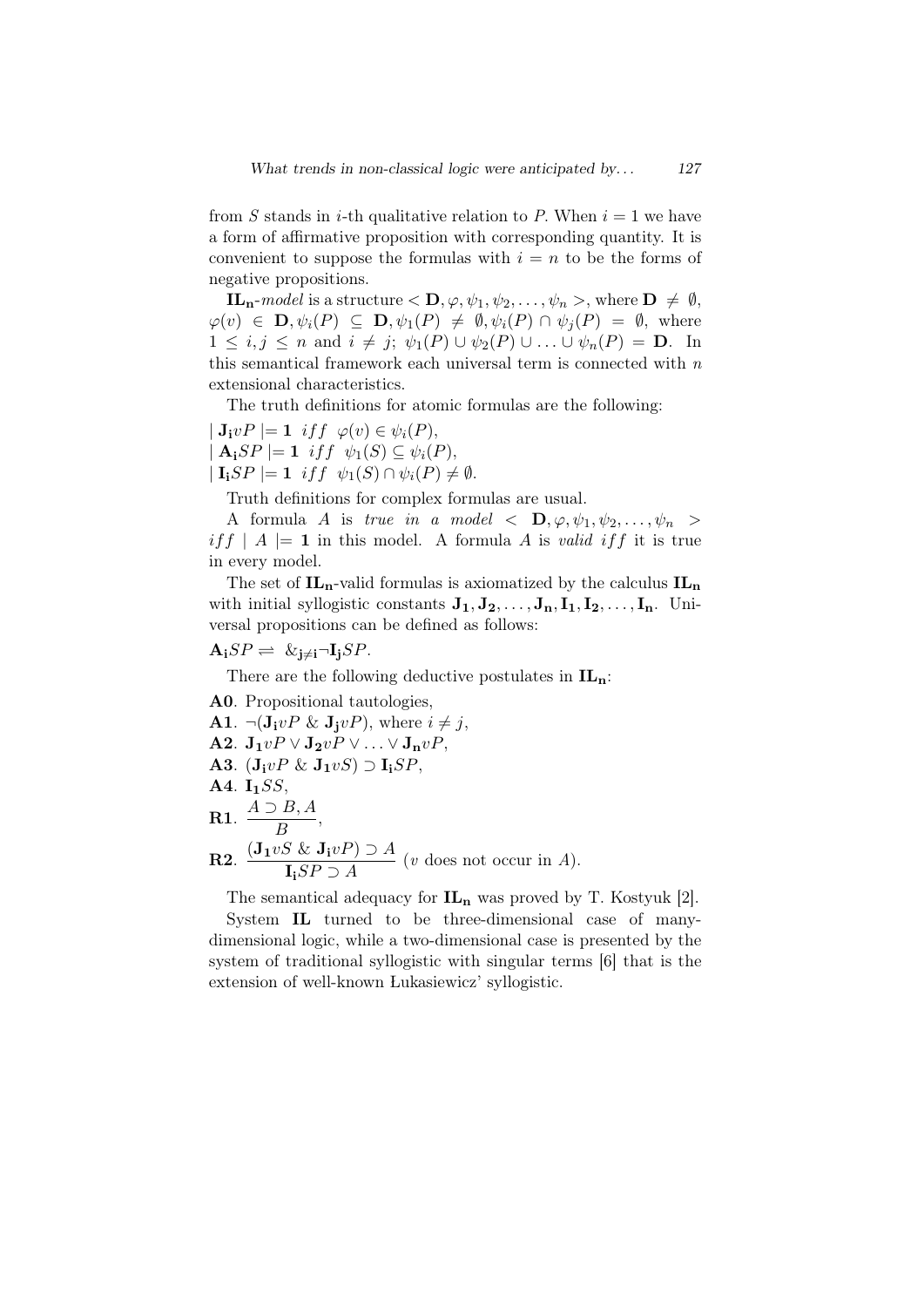It should be mentioned that the appearance of a proposition of a new quality does not support by itself the revision of principle of two-valuedness. Vasiliev did not consider the possibility of the third value seriously. He preferred to operate with classical valuations 'true' and 'false'.

In what follows we consider the issue of connection between Vasiliev's logical legacy and many-valuedness in a different manner — as a problem of metalogical relationship between logic of *n* dimensions and many-valued logic.

In [5] we proposed an intuitively clear and simple adequate translation of Imaginary logic (IL calculus) into the quantified threevalued logic and proved that this translation is an embedding.

This result was generalized to an arbitrary logic of *n* dimensions by Igor Alexeev in his graduation thesis 'Vasiliev's logic of *n* dimensions and many-valued predicate logic', prepared at the Department of Logic, Lomonosov Moscow State University in 2009.

He has showed that axiomatic calculus **ILn**, formalizing logic of *n* dimensions, is embedded into monadic *n*-valued predicate logic with the following properties:

- (1) j-operators are expressible for any possible value;
- (2) standard propositional connectives take the same values for classical arguments  $(1, 0)$  as in classical logic;
- (3) formulas of the type  $\forall \alpha A$  take the value 1 iff for arbitrary value of  $\alpha$ , the value of  $\tilde{A}$  is 1, and take the value 0 iff for some value of  $\alpha$ ,  $A$  takes the value 0;
- (4) formulas of the type  $\exists \alpha A$  take the value 1 iff for some value of  $\alpha$ , *A* takes the value 1, and take the value 0 iff for arbitrary value of  $\alpha$ , the value of  $A$  is 0.

An obvious example of such a system is quantified *n*-valued Lukasiewicz' logic L**n**.

 $L_n$ -model is a structure  $\langle \mathbf{D}, \varphi, \psi_1, \psi_2, \dots, \psi_n \rangle$ , where  $\mathbf{D} \neq \emptyset$ ,  $\varphi(v) \in \mathbf{D}, \psi_1, \psi_2, \dots, \psi_n$  are the functions which put in correspondence every predicate symbol *P* with a subset of D and satisfy the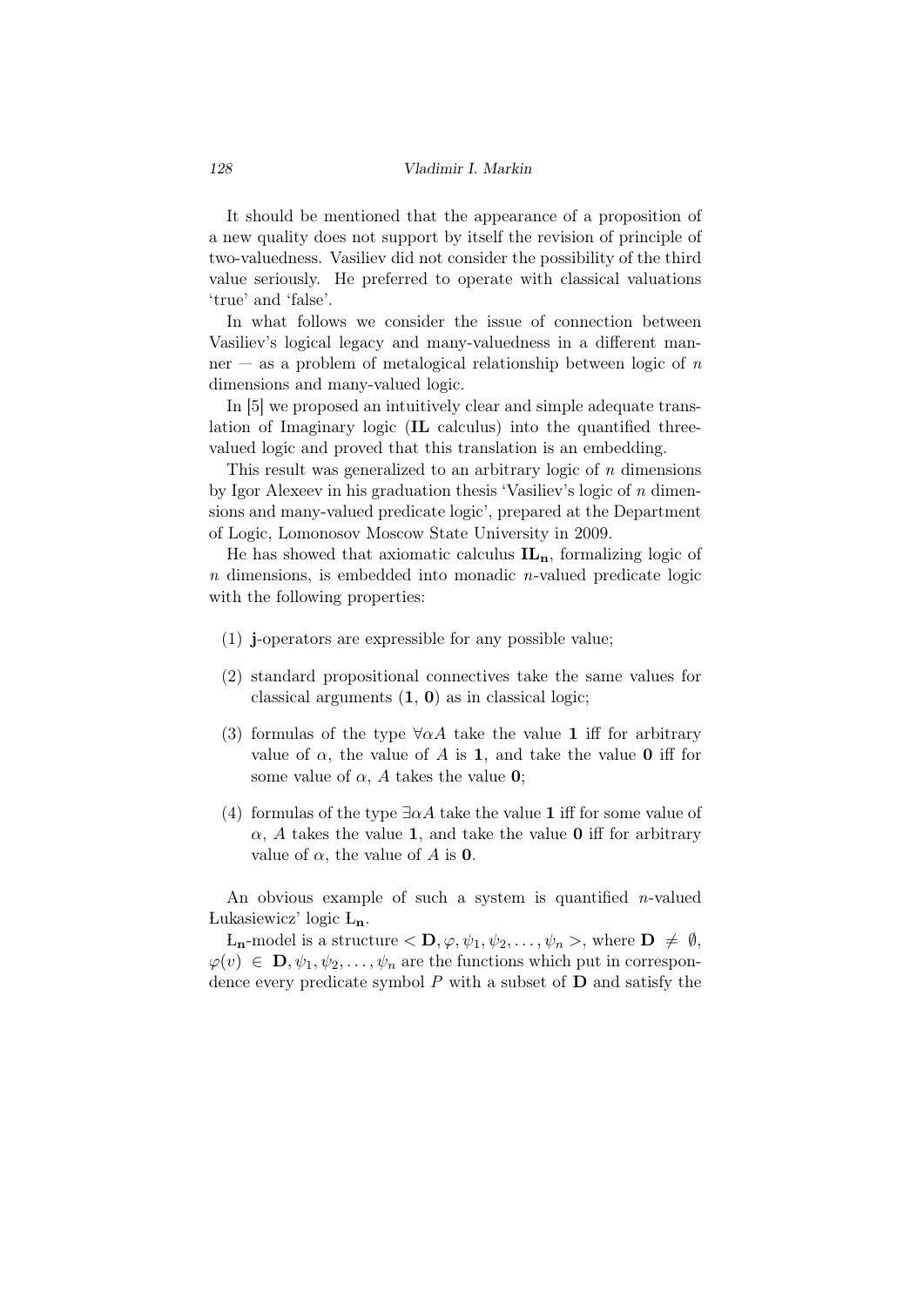following conditions:  $\psi_i(P) \cap \psi_j(P) = \emptyset$ , for any  $i \neq j$  from 1 up to  $n; \psi_1(P) \cup \psi_2(P) \cup \ldots \cup \psi_n(P) = \mathbf{D}.$ 

Let **g** be an assignment for variables:  $\mathbf{g}(\alpha) \in \mathbf{D}$  for arbitrary variable *α*.

The set of possible values for formulas is  $\{1, \frac{n-2}{n-1}\}$  $\frac{n-2}{n-1}, \ldots, \frac{1}{n-1}$ **n***−***1** *,* **0***}*. Valuation for terms and formulas is defined as follows:

$$
\mathbf{V}_{\mathbf{g}}(\alpha) = \mathbf{g}(\alpha), \qquad \mathbf{V}_{\mathbf{g}}(v) = \varphi(v),
$$
\n
$$
\mathbf{V}_{\mathbf{g}}(Pt) = \frac{\mathbf{n}-\mathbf{i}}{\mathbf{n}-\mathbf{1}} \quad \text{if } f \quad \mathbf{V}_{\mathbf{g}}(t) \in \psi_i(P),
$$
\n
$$
\mathbf{V}_{\mathbf{g}}(\neg A) = \mathbf{1} - \mathbf{V}_{\mathbf{g}}(A),
$$
\n
$$
\mathbf{V}_{\mathbf{g}}(A \& B) = \min(\mathbf{V}_{\mathbf{g}}(A), \mathbf{V}_{\mathbf{g}}(B)),
$$
\n
$$
\mathbf{V}_{\mathbf{g}}(A \lor B) = \max(\mathbf{V}_{\mathbf{g}}(A), \mathbf{V}_{\mathbf{g}}(B)),
$$
\n
$$
\mathbf{V}_{\mathbf{g}}(A \supset B) = \min(\mathbf{1}, \mathbf{1} - \mathbf{V}_{\mathbf{g}}(A) + \mathbf{V}_{\mathbf{g}}(B)),
$$
\n
$$
\mathbf{V}_{\mathbf{g}}(\forall \alpha A) = \frac{\mathbf{n}-\mathbf{i}}{\mathbf{n}-\mathbf{i}} \quad \text{if } f \quad \mathbf{V}_{\mathbf{g}'}(A) = \frac{\mathbf{n}-\mathbf{i}}{\mathbf{n}-\mathbf{i}} \quad \text{for some } \mathbf{g}' =_{\alpha} \mathbf{g}, \text{ and there}
$$
\n
$$
\text{is no } \mathbf{g}' =_{\alpha} \mathbf{g} \text{ such that } \mathbf{V}_{\mathbf{g}'}(A) < \frac{\mathbf{n}-\mathbf{i}}{\mathbf{n}-\mathbf{i}},
$$
\n
$$
\mathbf{V}_{\mathbf{g}}(\exists \alpha A) = \frac{\mathbf{n}-\mathbf{i}}{\mathbf{n}-\mathbf{i}} \quad \text{if } f \quad \mathbf{V}_{\mathbf{g}'}(A) = \frac{\mathbf{n}-\mathbf{i}}{\mathbf{n}-\mathbf{i}} \quad \text{for some } \mathbf{g}' =_{\alpha} \mathbf{g}, \text{ and there}
$$

is no  $\mathbf{g}' =_{\alpha} \mathbf{g}$  such that  $\mathbf{V}_{\mathbf{g}'}(A) > \frac{\mathbf{n}-\mathbf{i}}{\mathbf{n}-\mathbf{1}}$ **n***−***1**  $(g' =_{\alpha} g$  means the following:  $g'$  differs from g at most in assignment for  $\alpha$ ).

j-operators are expressible in L**<sup>n</sup>** by the following interpretation: **V**<sub>**g**</sub>(**ji**<sub>*A*</sub>) = **1**, if **V**<sub>**g**</sub>(*A*) =  $\frac{n-i}{n-1}$ , otherwise – **V**<sub>**g**</sub>(**j**<sub>**i**</sub>*A*) = **0**.

Formula *A* is *valid in*  $L_n$ -*model* iff  $V_g(A) = 1$ , for any assignment **g**. Formula *A* is *valid* iff *A* is valid in any  $L_n$ -model.

The embedding operation from logic of *n* dimensions  $IL_n$  into quantified *n*-valued logic L**<sup>n</sup>** is defined in two stages.

First define the mapping  $*$  of the set of  $IL_n$ -formulas into the set of formulas of quantified *n*-valued Lukasiewicz' logic:

$$
(\mathbf{J}_{\mathbf{i}} v P)^{\star} = \mathbf{j}_{\mathbf{i}} P v,
$$
  
\n
$$
(\mathbf{I}_{\mathbf{i}} S P)^{\star} = \exists x (\mathbf{j}_{\mathbf{1}} S x \& \mathbf{j}_{\mathbf{i}} P x),
$$
  
\n
$$
(\neg A)^{\star} = \neg A^{\star},
$$
  
\n
$$
(A \otimes B)^{\star} = A^{\star} \otimes B^{\star}, \text{ where } \otimes \text{ is any binary connective.}
$$

Further on the basis of *<sup>⋆</sup>* define the embedding operation Θ:

$$
\Theta(A) = (\exists x \mathbf{j}_1 S_1 x \& \exists x \mathbf{j}_1 S_2 x \& \dots \& \exists x \mathbf{j}_1 S_m x) \supset A^{\star},
$$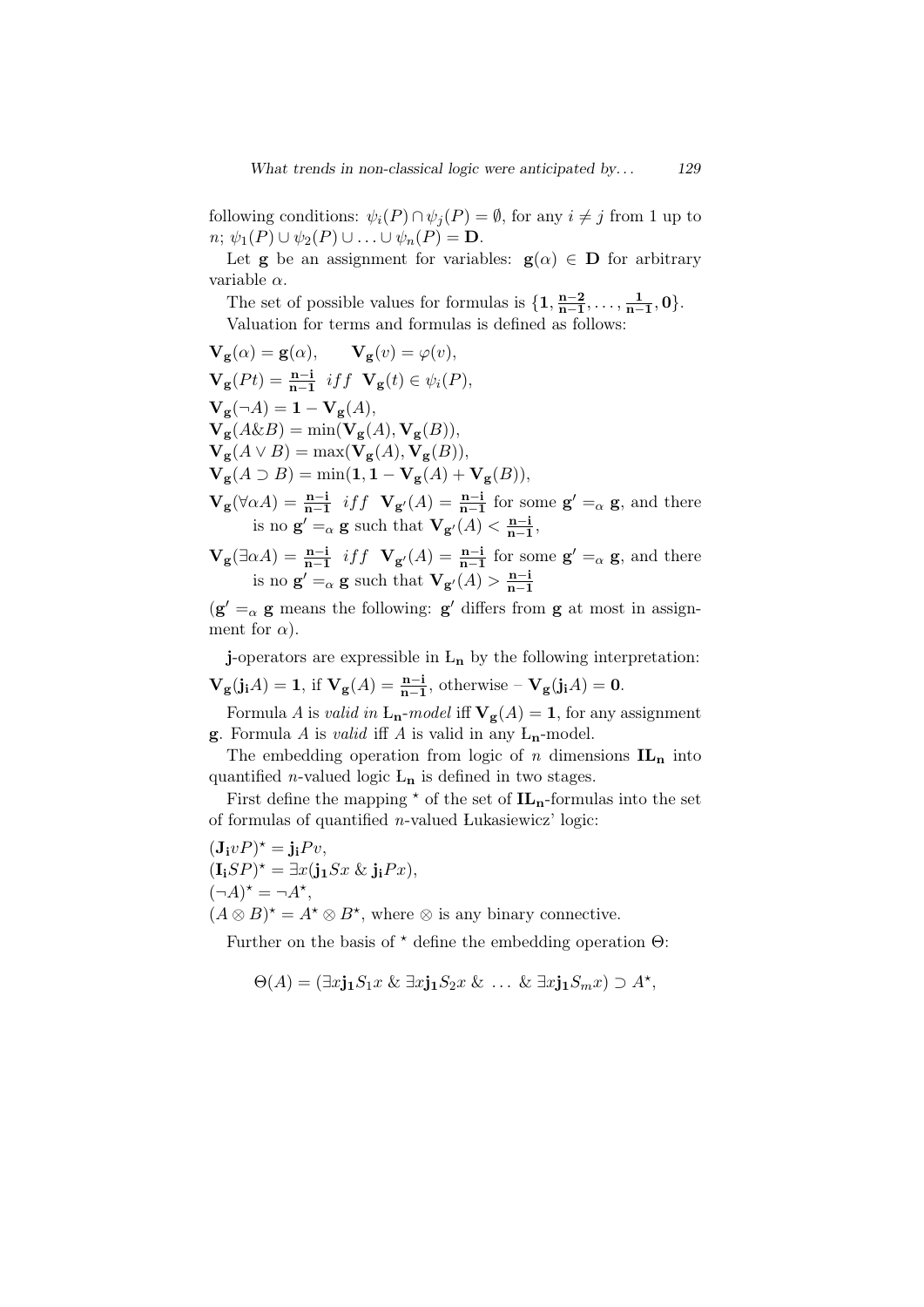where *A* is an arbitrary formula of  $\mathbf{IL_n}$  language, and  $S_1, S_2, \ldots, S_m$ is the list of all universal terms in *A*.

This result shows the existence of a natural interpretation of any Vasiliev's *n*-dimensional logic (including his Imaginary logic) in a quantified many-valued logic's framework.

## 3 Imaginary logic as intensional logic

In the final part of the paper 'Imaginary (non-Aristotelian) logic' Vasiliev made an attempt to formulate intensional semantics for the propositions of his logical system 'Every *S* is *P*', 'Every *S* is not *P*', 'Every *S* is and is not *P*'.

Vasiliev compares Imaginary logic with non-Euclidian geometry and poses a question about possible interpretation of Imaginary logic in terms of our terrestrial world:

'We can propose a real interpretation of Non-Euclidian geometry, we can find in our Euclidian space the essences with non-Euclidean geometry... A real interpretation of Lobachevsky's geometry is a geometry of surface with constant negative curvature, of so called pseudosphere. . . In exactly the same way it is possible to find in our world the essences with the logic analogous to imaginary logic' [1, p. 81].

Vasiliev proposed three 'terrestrial' interpretations of Imaginary logic. The core idea of the most interesting interpretation is to associate with each term of a categorical statement not a set of individuals but a *concept* considered as a set of characters and to treat syllogistic constants as denoting intensional relations between concepts. According to this approach, 'Every *S* is *P*' means that *S* contains all characters from *P*. 'Every *S* is not *P*' means that, for an arbitrary character from *P*, the concept *S* contains contradictory one, 'Every *S* is and is not *P*' means that *S* contains some characters from *P* as well as characters which contradict to some others.

Vasiliev emphasized that the logic of concepts based on such semantics differs from the main version of Imaginary logic as well as from the standard syllogistic. For example, some first figure syllo-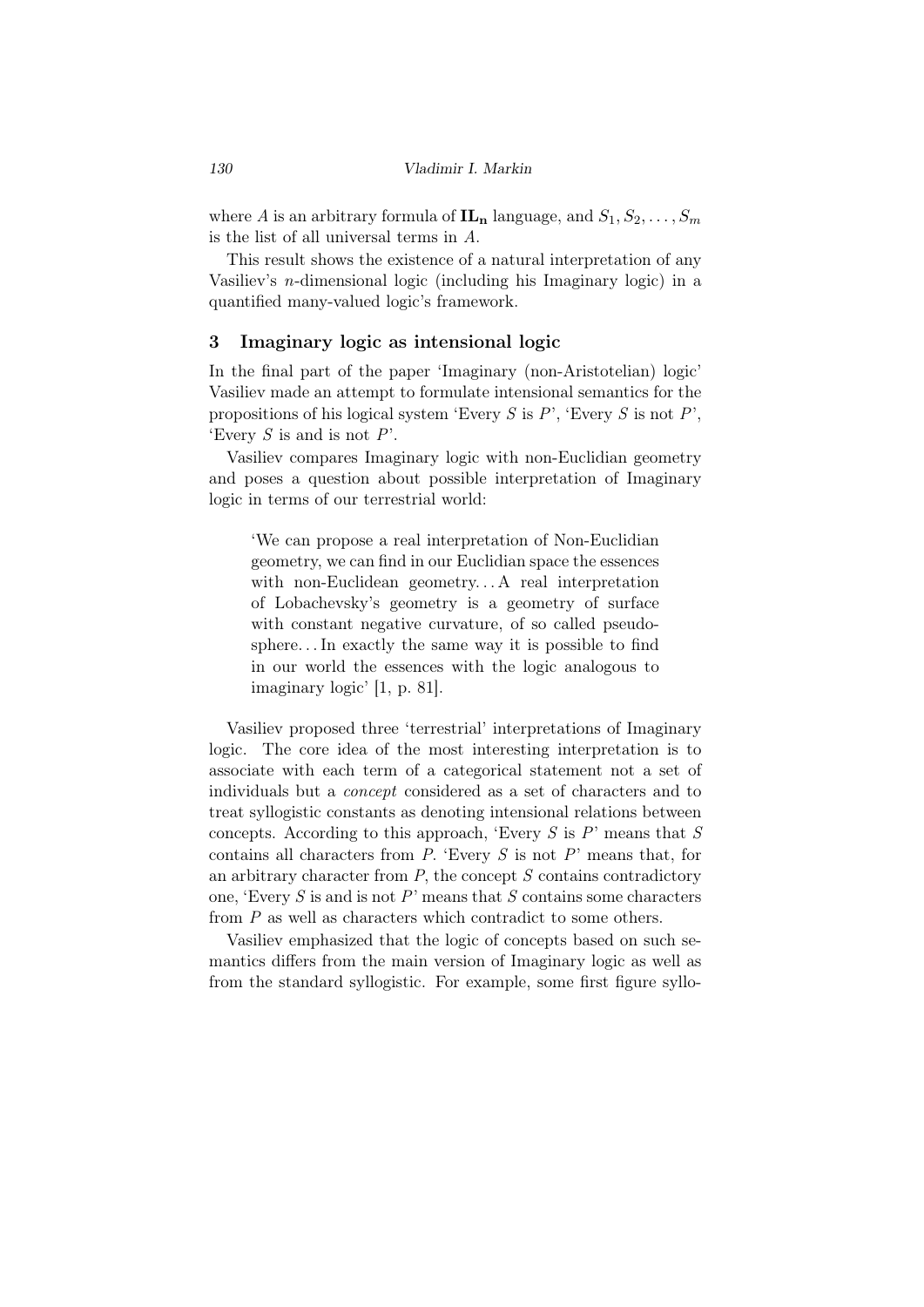gisms with minor negative premise are valid: 'Every *M* is *P*. Every *S* is not *M*. Hence, every *S* is not *P*'.

Vasiliev's ideas, related to this fragment of his paper, were explicated semantically by V. Markin and D. Zaitsev [8].

Let **L** be a set of literals  $-$  positive and negative characters  ${p_1, \sim p_1, p_2, \sim p_2, \ldots}.$ 

Then a *concept* is an arbitrary non-empty and consistent subset of **L**, i.e. a set  $\alpha \subseteq L$ , which satisfies the following conditions:

(i)  $\alpha \neq \emptyset$ ; (ii) there is no  $p_i$ :  $p_i \in \alpha$  and  $\sim p_i \in \alpha$ .

Let M be the set of all concepts. We define an operation *<sup>∗</sup>* on М, which assigns to every concept  $\alpha$  a *contrary* concept  $\alpha^*$ :

$$
p_i \in \alpha^*
$$
 if  $f \sim p_i \in \alpha$  and  $\sim p_i \in \alpha^*$  if  $f \sim p_i \in \alpha$ .

Vasiliev himself used the same operation:

'If the concept *A* consists of characters *p*, *q*, *r*, *s*, . . . then the concept non-*A* must consist of characters non-*p*, non*q*, non-*r*, non-*s*, and so on' [1, p. 88].

Vasiliev proposed semantical definitions only for universal statements. As before, let  $\mathbf{A}_1 SP$  be the form of universal affirmative statements 'Every *S* is *P*',  $\mathbf{A}_2 SP$  — the form of universal negative statements 'Every *S* is not *P*', and  $\mathbf{A}_3 SP$  — the form of universal indifferent statements 'Every *S* is and is not *P*'.

Let **d** be a function assigning arbitrary concepts to terms:  $\mathbf{d}(P) \in \mathbf{M}$ . Define a valuation associated with **d**:

*|* **A**<sub>**1**</sub>*SP*  $|$ **<sup>d</sup>**= **1** *iff* **d**(*P*)  $\subseteq$  **d**(*S*), *|* **A**<sub>2</sub>*SP*  $|$ <sup>**<sup>d</sup> = 1** *iff* **<b>d**(*P*)<sup>\*</sup> ⊆ **d**(*S*),</sup>

 $|$  **A**<sub>3</sub>*SP*  $|$ **<sup>d</sup>**= **1** *iff* **d**(*P*)  $\cap$  **d**(*S*)  $\neq \emptyset$  and **d**(*P*)<sup>\*</sup>  $\cap$  **d**(*S*)  $\neq \emptyset$ .

However to formulate complete system of Imaginary logic one needs more then just universal statements. In the main version of this logic Vasiliev uses as well particular statements: 'Some *S* are  $P'$  ( $\mathbf{I_1}$ *SP*), 'Some *S* are not  $P'$  ( $\mathbf{I_2}$ *SP*) and 'Some *S* are and are not *P*' (**I3***SP*). V. Markin and D. Zaitsev [8] offer the following truth definitions for the particular propositions:

 $| \mathbf{I}_1 SP |^{\mathbf{d}} = \mathbf{1} \text{ iff } \mathbf{d}(P)^* \cap \mathbf{d}(S) = \emptyset,$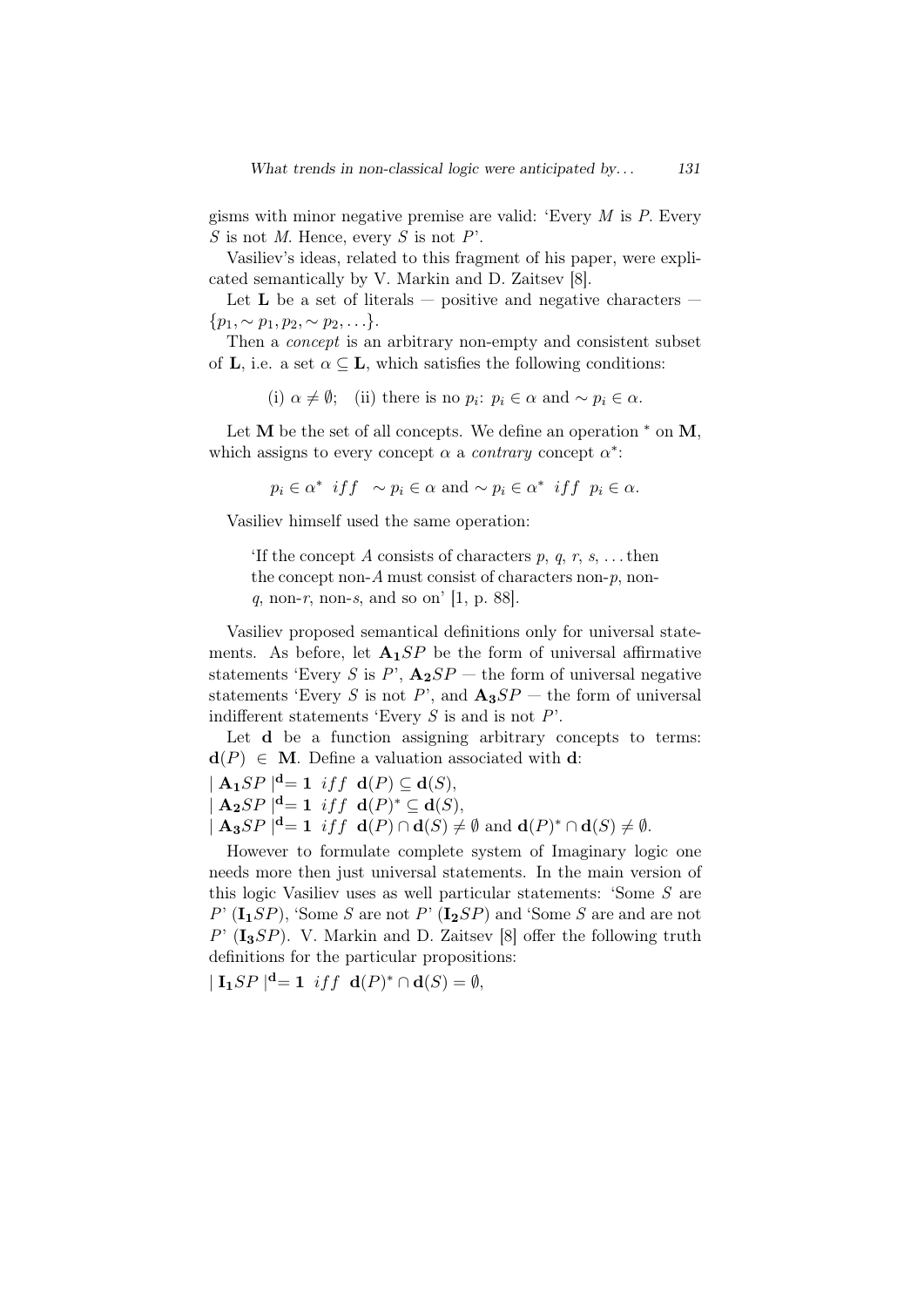$| \mathbf{I_2}SP |^{\mathbf{d}} = \mathbf{1} \text{ iff } \mathbf{d}(P) \cap \mathbf{d}(S) = \emptyset,$  $| \mathbf{I_3}SP \mid^{\mathbf{d}} = \mathbf{1} \text{ iff } \mathbf{d}(P) \setminus \mathbf{d}(S) \neq \emptyset \text{ and } \mathbf{d}(P)^* \setminus \mathbf{d}(S) \neq \emptyset,$ 

and usual truth definitions for complex formulas.

A formula is valid in this 'intensional' semantics iff it takes value '1' under any assignment d.

The set of valid formulas is axiomatized by the calculus IL2 containing propositional tautologies and axiom schemes:

A1. ( ${\bf A}_1 M P \& {\bf A}_1 SM$ ) ⊃  ${\bf A}_1 SP$ , A10.  $\neg({\bf A}_1 SP \& {\bf I}_2 SP)$ , A2.  $(A_1MP\&A_2SM) \supset A_2SP$ , A11.  $\neg(A_2SP \& I_1SP)$ , A3.  $(A_2MP\&A_1SM) \supset A_2SP$ , A12.  $I_1SP \supset I_1PS$ ,  $A_4$ . ( $A_2MP\&A_2SM$ ) ⊃  $A_1SP$ ,  $A_13$ .  $I_2SP$  ⊃  $I_2PS$ , **A5.** (**A**<sub>1</sub>*MP*&**I**<sub>1</sub>*SM*) ⊃ **I**<sub>1</sub>*SP*, **A14. A**<sub>1</sub>*SP* ⊃ **I**<sub>1</sub>*SP*.  $\mathbf{A6}. (\mathbf{A_1} \cdot \mathbf{M} \cdot \mathbf{P} \cdot \mathbf{A_2} \cdot \mathbf{S} \cdot \mathbf{M}) \supset \mathbf{I_2} \cdot \mathbf{S} \cdot \mathbf{P}, \quad \mathbf{A15}. (\mathbf{A_2} \cdot \mathbf{S} \cdot \mathbf{P}) \supset \mathbf{I_2} \cdot \mathbf{S} \cdot \mathbf{P},$ A7. ( ${\bf A}_2 M P \& {\bf I}_1 SM$ ) ⊃  ${\bf I}_2 SP$ , A16.  ${\bf A}_3 SP \equiv \neg {\bf I}_1 SP \& \neg {\bf I}_2 SP$ , A8.  $(A_2MP\&I_2SM) \supset I_1SP$ , A17.  $I_3SP \equiv \neg A_1SP\&\neg A_2SP$ . A9. **A1***SS*,

The only rule is *modus ponens*.

Thus, Vasiliev has developed a sketch of the alternative version of Imaginary logic based on intensional interpretation of its propositions. He showed the manifold of non-classical logical systems, which are formulated in the same language and differ from each other in sets of laws.

## 4 Some ideas of modal and temporal logics

In his first paper 'On particular statements, the triangle of oppositions, the law of excluded forth' Vasiliev proposed to treat singular statements as temporal i.e. containing either temporal parameter or temporal characteristic. Vasiliev differentiates two kinds of singular statements: 'statements on the fact' and 'statements on the concept'.

Singular statements on the fact refer to an individual in the certain moment in time, to definite state of the individual in the history of its existence:

'The copula of such statements presumes the exact designation of temporal moment, for the subjects of such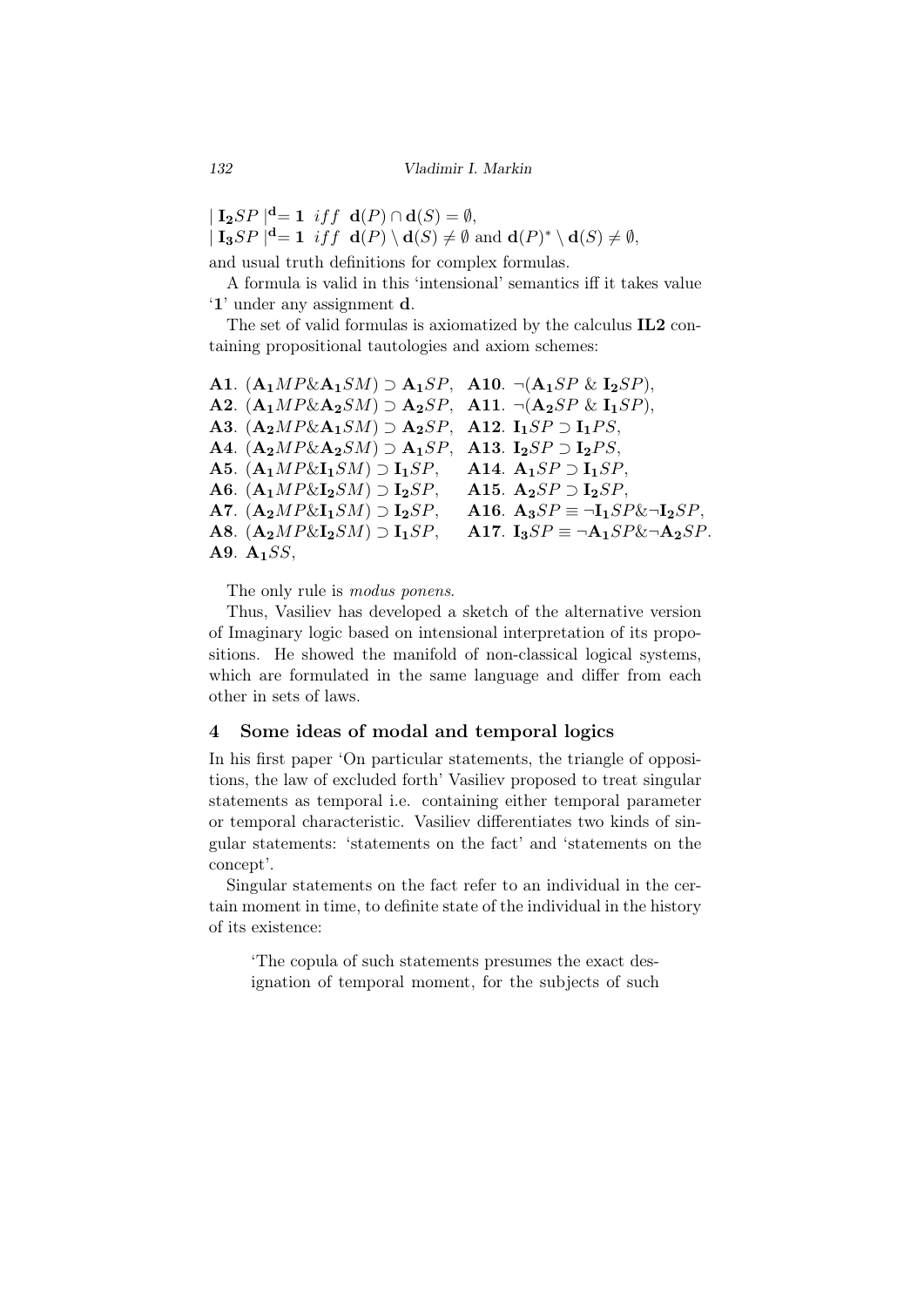singular statements — perceptions and mental representations  $-$  always refer to the certain moment of time' [1, p. 51].

Vasiliev gives the following examples of the statements on the fact: 'Ivan Ivanovich is drunk now', '*NN* passed away at 5 a.m. yesterday', '*NN* is sick today'.

The subject of the statements on the concept represents the set of all possible states of an individual over the time of its existence:

'The subject of singular statement Caesar, Goethe etc. can be a concept, and then it symbolizes all terrestrial life of Caesar and Goethe, it subordinates the set of certain moments of Caesar's and Goethe's life to the unity of the concept' [1, p. 51];

'All these certain moments in Caesar's life: Caesar with the robbers, Caesar as the conqueror of Vercingetorix, Caesar as the monarch, Caesar as the lover of Cleopatra, Caesar killed with conspirators' dagger,  $-$  all of them are symbolized in the united concept 'Caesar' in the same way as Caesar, Pompeius and Gaius are symbolized in the united concept of human being' [1, p. 50].

Then there are three kinds of the statements on the concept: (1) an individual always has a property, (2) an individual never has a property, (3) an individual sometimes has a property, and sometimes has not:

'Indeed, the predicate of humanity is appropriable to Caesar in every moment of his existence, the predicate of triangularity is not appropriable at all, and the predicate of sickness is appropriable to some moments, and is not appropriable to others' [1, p. 50].

Vasiliev stresses that singular statements on the fact and singular statements on the concept obey different logical laws. The law of excluded middle is valid for the statements on the fact. For example, only one of two statements 'Ivan Ivanovich is drunk now' and 'Ivan Ivanovich is not drunk now' is true. Statements on the concept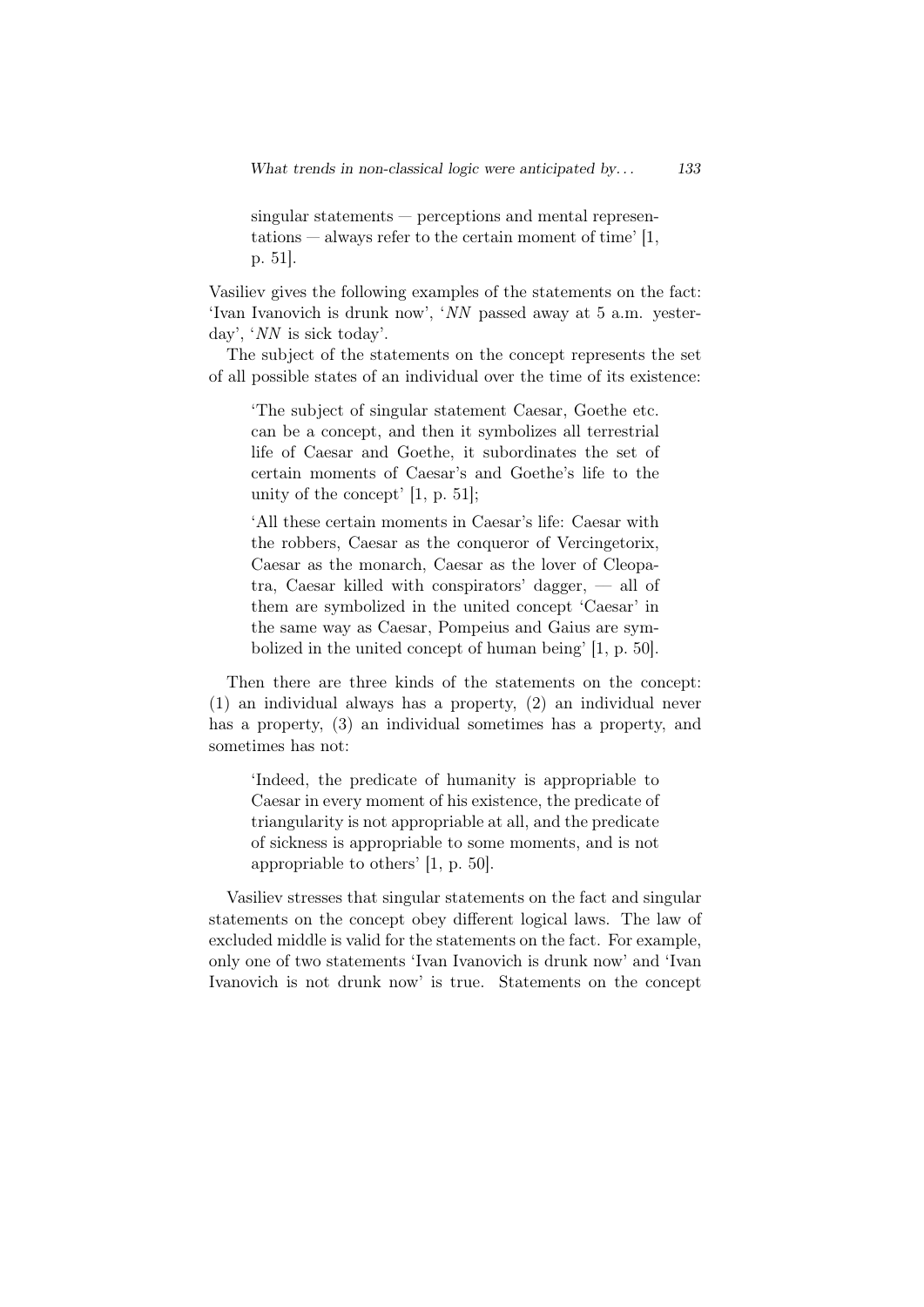obey another law  $-$  the law of excluded forth. For example, one of three statements 'Vega always shines', 'Vega never shines', 'Vega sometimes shines, and sometimes does not' is true, and these three propositions are pairwise incompatible.

Vasiliev also supposes any singular statement on the concept to express the certain rule:

'They describe time series as a rule, and the basic law for rules, the law of excluded forth acts for them' [1, p. 51].

Thereby, Vasiliev in fact treats these statements as modal.

Vasiliev also considers the modal treatment of the propositions in his main paper 'Imaginary (non-Aristotelian) logic'. Here he studies statements with universal, but not singular subjects.

In this paper Vasiliev proposed not only intensional but also modal interpretation of categorical statements containing in Imaginary logic:

'If we take a concept as a subject of a statement, then any predicate refers to it either as 1) this predicate is necessary for the concept..., and we express this fact in affirmative statement about the concept..., or as  $2)$ this predicate is impossible for the concept. . . , and we express this fact in negative statement about the concept..., or as 3) this predicate is compatible with the concept. . . The third case should be expressed in special accidental statement about the concept. . . This statement has its special copula different from the copulae of affirmative and negative statements' [1, pp. 81–82].

The character of this copula is clear from another fragment where Vasiliev specifies the form of the accidental statements: '*S* possibly is and possibly is not  $P'$  [1, p. 125].

Obviously, these modalities used by Vasiliev describe the type of predication, the mode of connection between the subject and the predicate, i.e. they are *de re* modalities.

Affirmative propositions are treated as containing modality of necessary inherence of a property to an individual, negative as containing modality of necessary lack (or impossibility for an individual